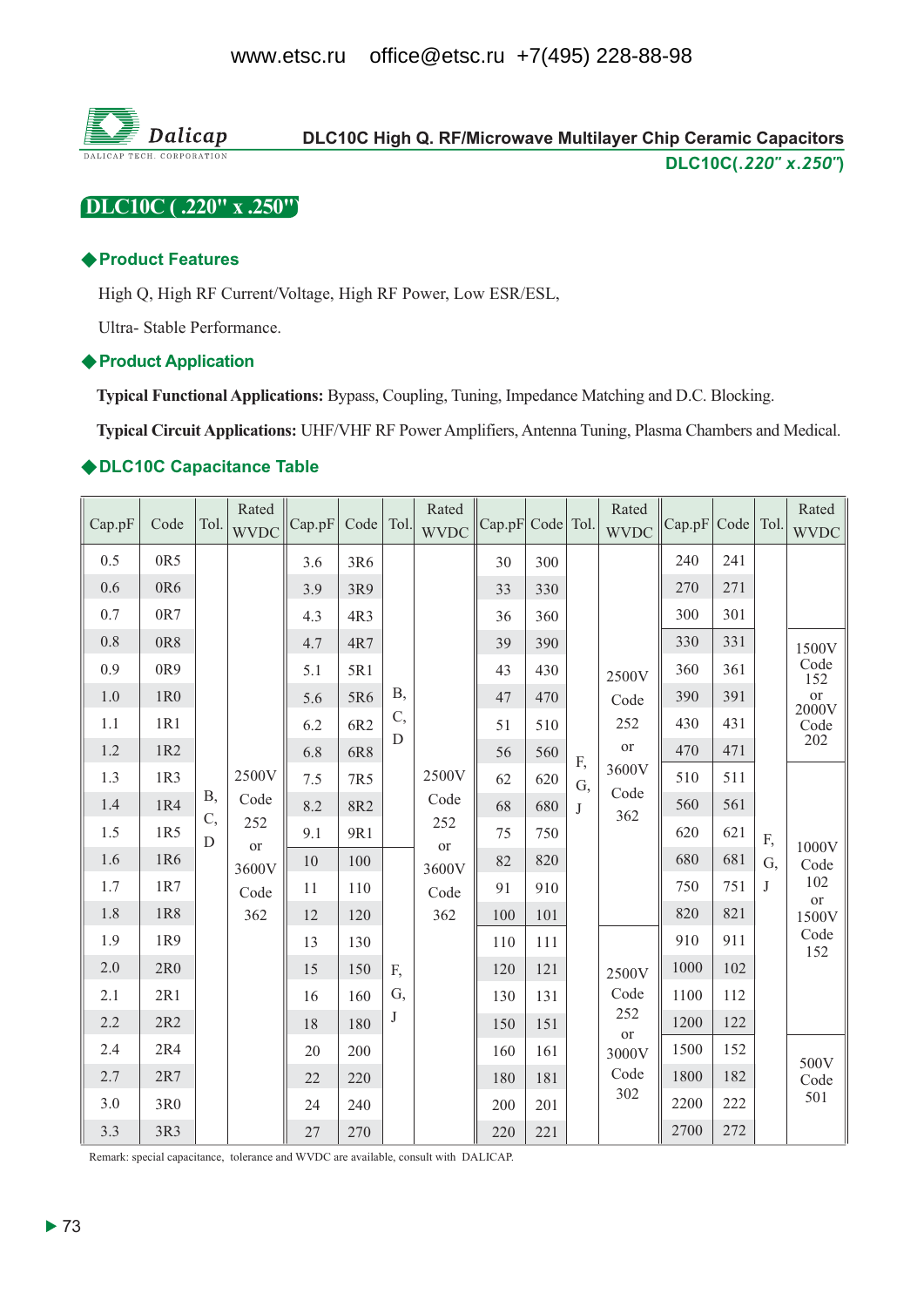

# ◆DLC10C Capacitor Dimensions

unit:inch(millimeter)

|        |               |               |                                  | <b>Capacitor Dimensions</b> |                |             |                        | <b>Lead Dimensions</b> |                         | Plated                              |
|--------|---------------|---------------|----------------------------------|-----------------------------|----------------|-------------|------------------------|------------------------|-------------------------|-------------------------------------|
| Series | Term.<br>Code | Type/Outlines | Length                           | Width                       | Thick.         | Overlap     | Length                 | Width                  | Thickness               | Material                            |
|        |               |               | $(L_c)$<br>.230                  | (W <sub>c</sub> )<br>.250   | (Tc)<br>.165   | (B)<br>.047 | $(L_L)$                | $(W_L)$                | $(T_L)$                 | 100% Sn                             |
| 10C    | W             |               | $+.025$<br>$to -.010$            | ±.015                       | (4.19)         | (1.20)      |                        |                        |                         | over Nickel<br>Plating              |
|        | $\mathbf L$   | Chip          | (5.84)<br>$+0.51$<br>$to -0.25)$ | (6.35)<br>$\pm 0.38$ )      | max            | max         |                        |                        |                         | 90 Sn10Pb<br>over Nickel<br>Plating |
| 10C    | <b>MS</b>     | τJ            |                                  |                             |                |             |                        | .240                   | .008                    |                                     |
|        |               | Microstrip    |                                  |                             |                |             | .500<br>(12.70)<br>min | $\pm$                  | $\pm$                   |                                     |
| 10C    | ${\sf AR}$    | Axial Ribbon  |                                  |                             | .150<br>(3.81) |             |                        | .005<br>(6.10)         | .001<br>(0.20)          |                                     |
|        |               |               | .245<br>$\pm$                    | .250<br>$\pm$               |                |             |                        | $\pm 0.13$ )           | $\pm 0.025$ )           |                                     |
| 10C    | <b>RR</b>     |               | .025                             | .015                        | max            |             | .354<br>(9.00)         | .118<br>$\pm .005$     | .012<br>$\pm .001$      | Silver-                             |
|        |               | Radial Ribbon | (6.22)<br>$\pm 0.64$ )           | (6.35)<br>$\pm 0.38$ )      |                |             | min                    | (3.00)<br>$\pm 0.13$ ) | (0.30)<br>$\pm 0.025$ ) | plated<br>Copper                    |
|        | RW            |               |                                  |                             |                |             | .709                   |                        |                         |                                     |
| 10C    |               | Radial Wire   |                                  |                             |                |             | (18.00)<br>min         | Dia.=. $031 \pm .004$  |                         |                                     |
|        |               |               |                                  |                             |                |             | .906                   |                        | $(0.80 \pm 0.10)$       |                                     |
| 10C    | AW            | Axial Wire    |                                  |                             |                |             | (23.00)<br>min         |                        |                         |                                     |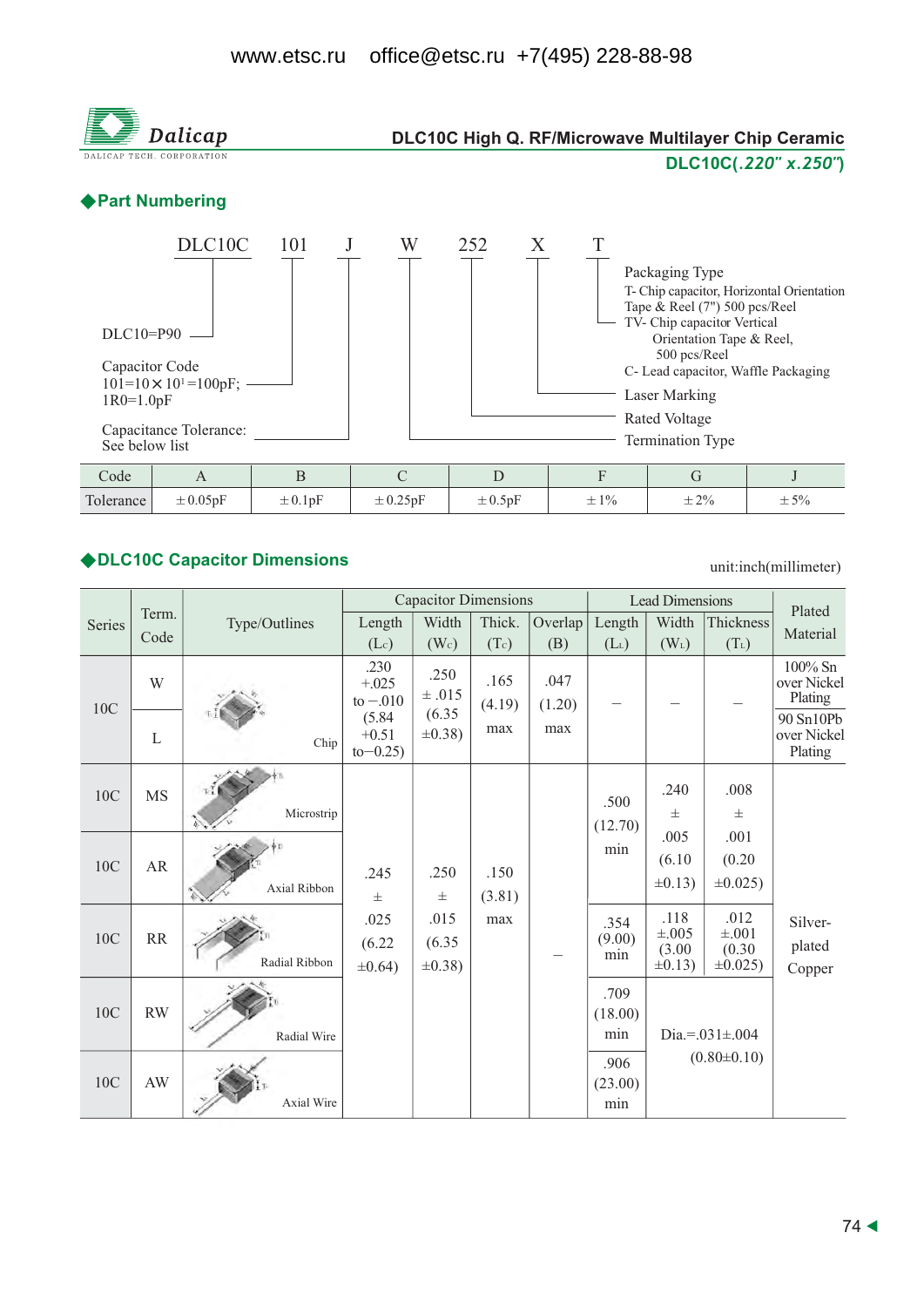

# DLC10C High Q. RF/Microwave Multilayer Chip Ceramic Capacitors DLC10C(.220" x.250")

### ◆DLC10C Capacitor Dimensions

#### unit:inch(millimeter)

|               |                |                                |                                                                  | <b>Capacitor Dimensions</b>                  |                       |                       |                        | <b>Lead Dimensions</b>                     |                                             | Plated                                                     |
|---------------|----------------|--------------------------------|------------------------------------------------------------------|----------------------------------------------|-----------------------|-----------------------|------------------------|--------------------------------------------|---------------------------------------------|------------------------------------------------------------|
| <b>Series</b> | Term.<br>Code  | Type/Outlines                  | Length                                                           | Width                                        | Thick.                | Overlap               | Length                 | Width                                      | Thickness                                   | Material                                                   |
|               |                |                                | (Lc)                                                             | (W <sub>c</sub> )                            | (Tc)                  | (B)                   | $(L_L)$                | $(W_L)$                                    | $(T_L)$                                     |                                                            |
| 10C           | $\overline{P}$ | Chip<br>(Non-Mag)              | .230<br>$+.025$<br>to $-.010$<br>(5.84)<br>$+0.51$<br>$to -0.25$ | .250<br>$\pm .015$<br>(6.35)<br>$\pm 0.38$ ) | .165<br>(4.19)<br>max | .047<br>(1.20)<br>max |                        |                                            |                                             | Copper<br>Plated<br>$100\%$ Sn<br><b>RoHS</b><br>Compliant |
| 10C           | <b>MN</b>      | Microstrip<br>(Non-Mag)        |                                                                  |                                              |                       |                       | .500<br>(12.70)        | .240<br>$_{\pm}$                           | .008<br>$\pm$                               |                                                            |
| 10C           | AN             | Axial Ribbon<br>(Non-Mag)      | .245<br>$\pm$                                                    | .250<br>$\pm$                                | .150<br>(3.81)        |                       | min                    | .005<br>(6.10)<br>$\pm 0.13$               | .001<br>(0.20)<br>$\pm 0.025$ )             |                                                            |
| 10C           | <b>FN</b>      | Radial Ribbon<br>(Non-Mag)     | .025<br>(6.22)<br>$\pm 0.64$ )                                   | .015<br>(6.35)<br>$\pm 0.38$ )               | max                   |                       | .354<br>(9.00)<br>min  | .118<br>$\pm .005$<br>(3.00)<br>$\pm 0.13$ | .012<br>$\pm .001$<br>(0.30)<br>$\pm 0.025$ | Silver-<br>plated<br>Copper                                |
| 10C           | <b>RN</b>      | Radial Wire<br>(Non-Mag)       |                                                                  |                                              |                       |                       | .709<br>(18.00)<br>min |                                            | Dia.=. $031 \pm .004$                       |                                                            |
| 10C           | <b>BN</b>      | <b>Axial Wire</b><br>(Non-Mag) |                                                                  |                                              |                       |                       | .906<br>(23.00)<br>min |                                            | $(0.80 \pm 0.10)$                           |                                                            |

## ◆Tape & Reel Specifications

| Orientation | EIA  | A <sub>0</sub> | B <sub>0</sub> | K <sub>0</sub> | W     | P <sub>0</sub> | $\mathbf{p}$ | $\mathbf{T}$ |      |     | Tape<br>$\Gamma$   Qty/reel   Materia |
|-------------|------|----------------|----------------|----------------|-------|----------------|--------------|--------------|------|-----|---------------------------------------|
| Horizontal  | つつつら | 6.70           | 6.20           | 3.40           | 16.00 | 4.00           | 12.00        | 0.30         | 7.50 | 500 | Plastic                               |
| Vertical    | 2225 | 3.50           | 6.66           | 6.90           | 16.00 | 4.00           | 8.00         | 0.50         | 7.50 | 500 | Plastic                               |



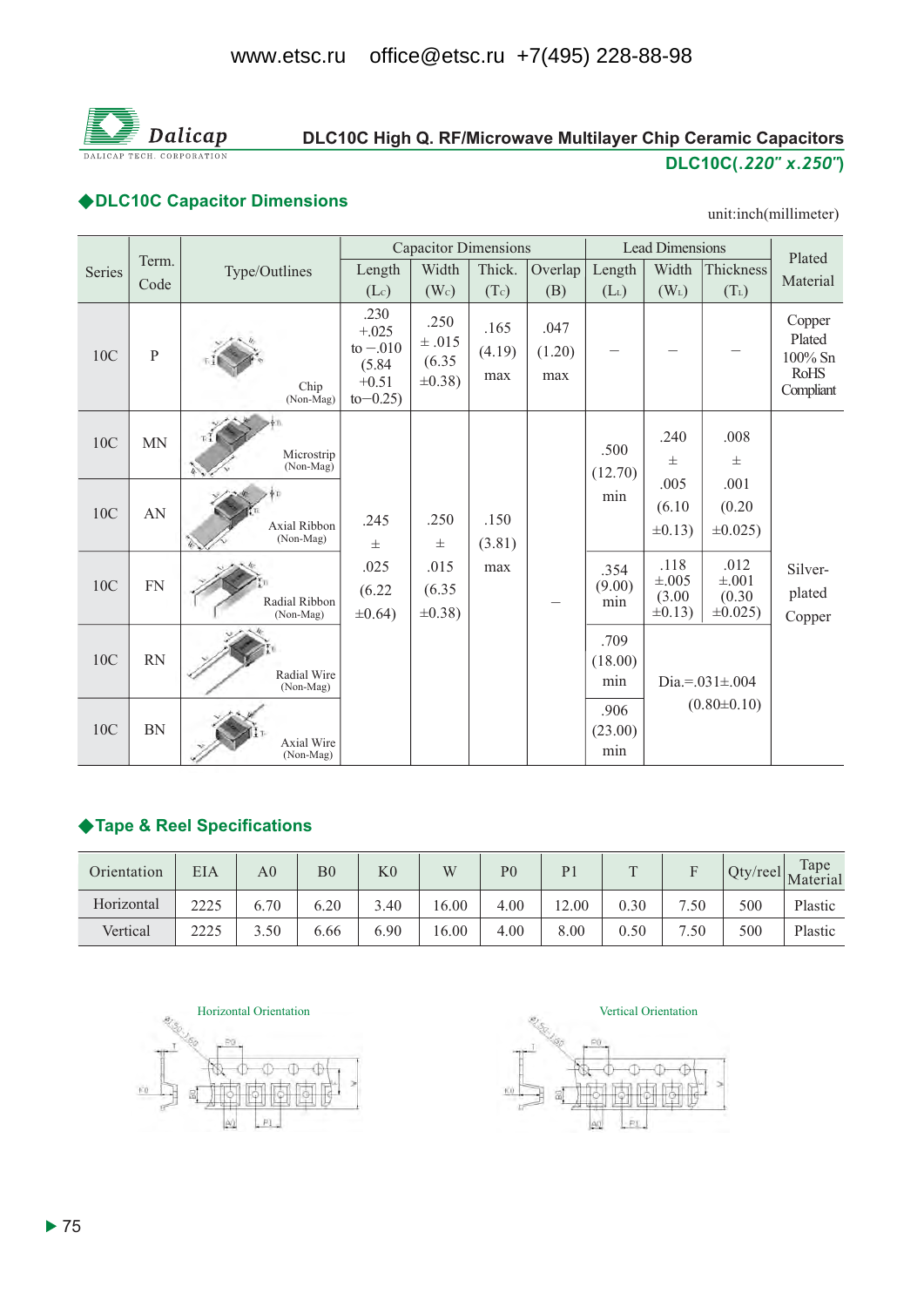

# DLC70C High Q. RF/Microwave Multilayer Chip Ceramic DLC70C(.220" x.250")

### ◆Performance

| Item                                  | Specifications                                                        |
|---------------------------------------|-----------------------------------------------------------------------|
| Quality Factor (Q)                    | Greater than 10,000 at 1 MHz.                                         |
|                                       | Test Voltage: 500V                                                    |
| Insulation Resistance (IR)            | $105$ Megohms min. @ +25 $\rm{^{\circ}C}$ at rated WVDC.              |
|                                       | $104$ Megohms min. $\omega$ +125°C at rated WVDC.                     |
| Rated Voltage                         | See Rated Voltage Table                                               |
|                                       | 250% of Rated Voltage for 5 seconds, Rated Voltage $\leq 500$ VDC     |
| Dielectric Withstanding Voltage (DWV) | 150% of Rated Voltage for 5 seconds, 500VDC < Rated Voltage ≤ 1250VDC |
|                                       | 120% of Rated Voltage for 5 seconds, Rated Voltage > 1250VDC          |
| <b>Operating Temperature Range</b>    | $-55^{\circ}$ C to $+200^{\circ}$ C                                   |
| Temperature Coefficient (TC)          | +90 ± 20 ppm/ $^{\circ}$ C (-55 °C to +125 °C)                        |
| Capacitance Drift                     | $\pm$ 0.02% or $\pm$ 0.02pF, whichever is greater.                    |
| Piezoelectric Effects                 | None                                                                  |
| <b>Termination Type</b>               | See Termination Type Table                                            |

Capacitors are designed and manufactured to meet the requirements of MIL-PRF-55681 and MIL-PRF-123.

#### ◆ Environmental Tests

| Item                                                     | Specifications                                                                                                                                                           | Method                                                                                                                                                                                                                                                                           |
|----------------------------------------------------------|--------------------------------------------------------------------------------------------------------------------------------------------------------------------------|----------------------------------------------------------------------------------------------------------------------------------------------------------------------------------------------------------------------------------------------------------------------------------|
| <b>Thermal</b><br><b>Shock</b><br>Moisture<br>Resistance | DWV: the initial value<br>IR: Shall not be less than $30\%$<br>of the initial value<br>Capacitance change:<br>no more than $0.5\%$ or $0.5pF$ .<br>whichever is greater. | MIL-STD-202, Method 107, Condition A.<br>At the maximum rated temperature (-55 $\degree$ and 125 $\degree$ ) stay 30 minutes.<br>The time of removing shall not be more than 3 minutes.<br>Perform the five cycles.<br>MIL-STD-202, Method 106.                                  |
| Humidity<br>(steady state)                               | DWV: the initial value<br>IR: the initial value<br>Capacitance change:<br>no more than 0.3% or 0.3pF.<br>whichever is greater.                                           | MIL-STD-202, Method 103, Condition A, with 1.5 Volts D.C.<br>applied while subjected to an environment of 85°C with 85%<br>relative humidity for 240 hours minimum.                                                                                                              |
| Life                                                     | IR: Shall not be less than $30\%$<br>of the initial value<br>Capacitance change:<br>no more than $2.0\%$ or $0.5pF$ .<br>whichever is greater.                           | MIL-STD-202, Method 108, for 2000 hours, at $125^{\circ}$ C.<br>$200\%$ of Rated Voltage for Capacitors, Rated Voltage $\leq 500$ VDC<br>120% of Rated Voltage for Capacitors, 500VDC < Rated Voltage ≤ 1250VDC<br>100% of Rated Voltage for Capacitors, Rated Voltage > 1250VDC |